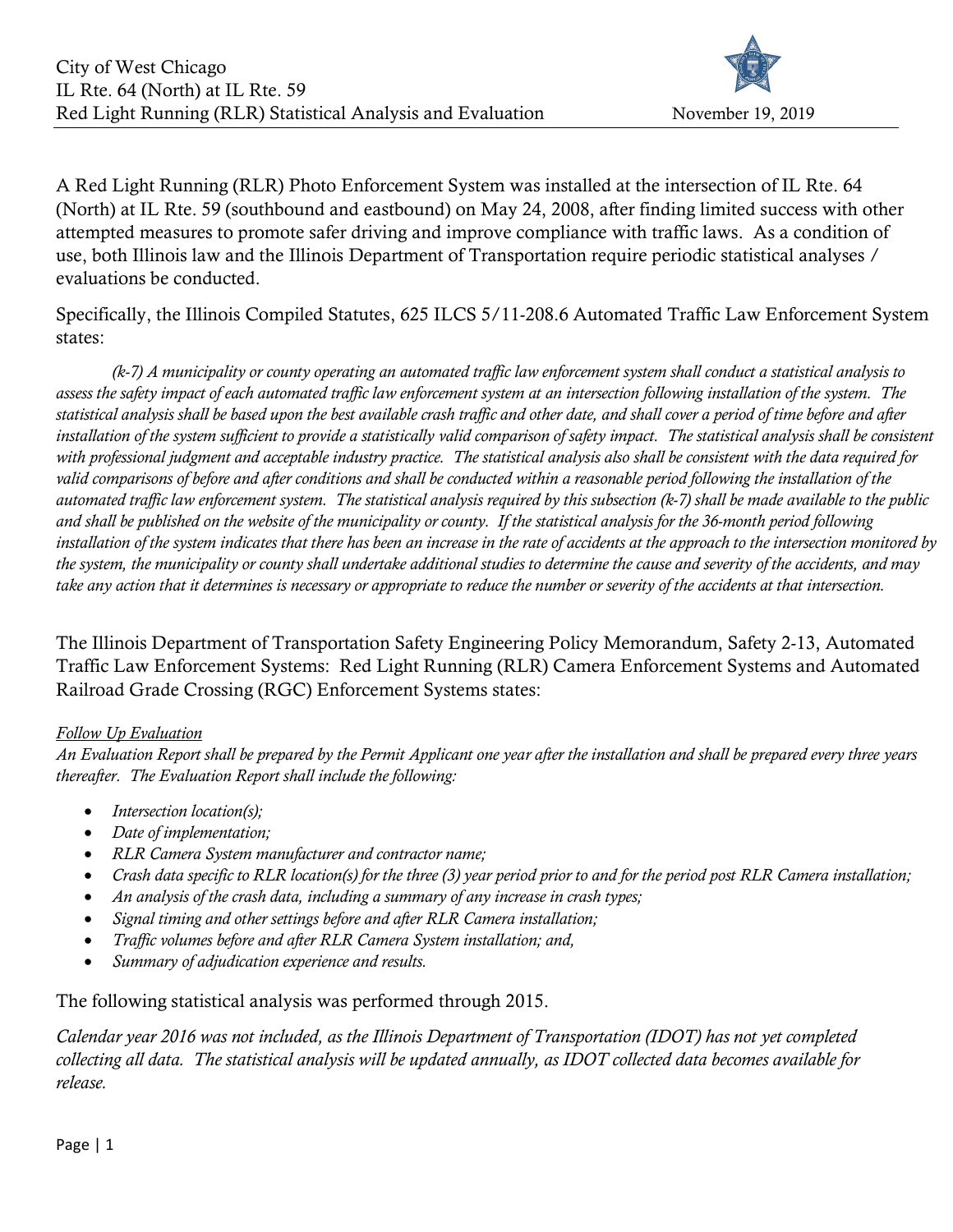

# IL Rte. 64 (North) at IL Rte. 59 West Chicago, IL

- RLR Photo Enforcement System monitors violations occurring on the eastbound and westbound approaches of the intersection
- RLR Photo Enforcement System installed: May 24, 2008

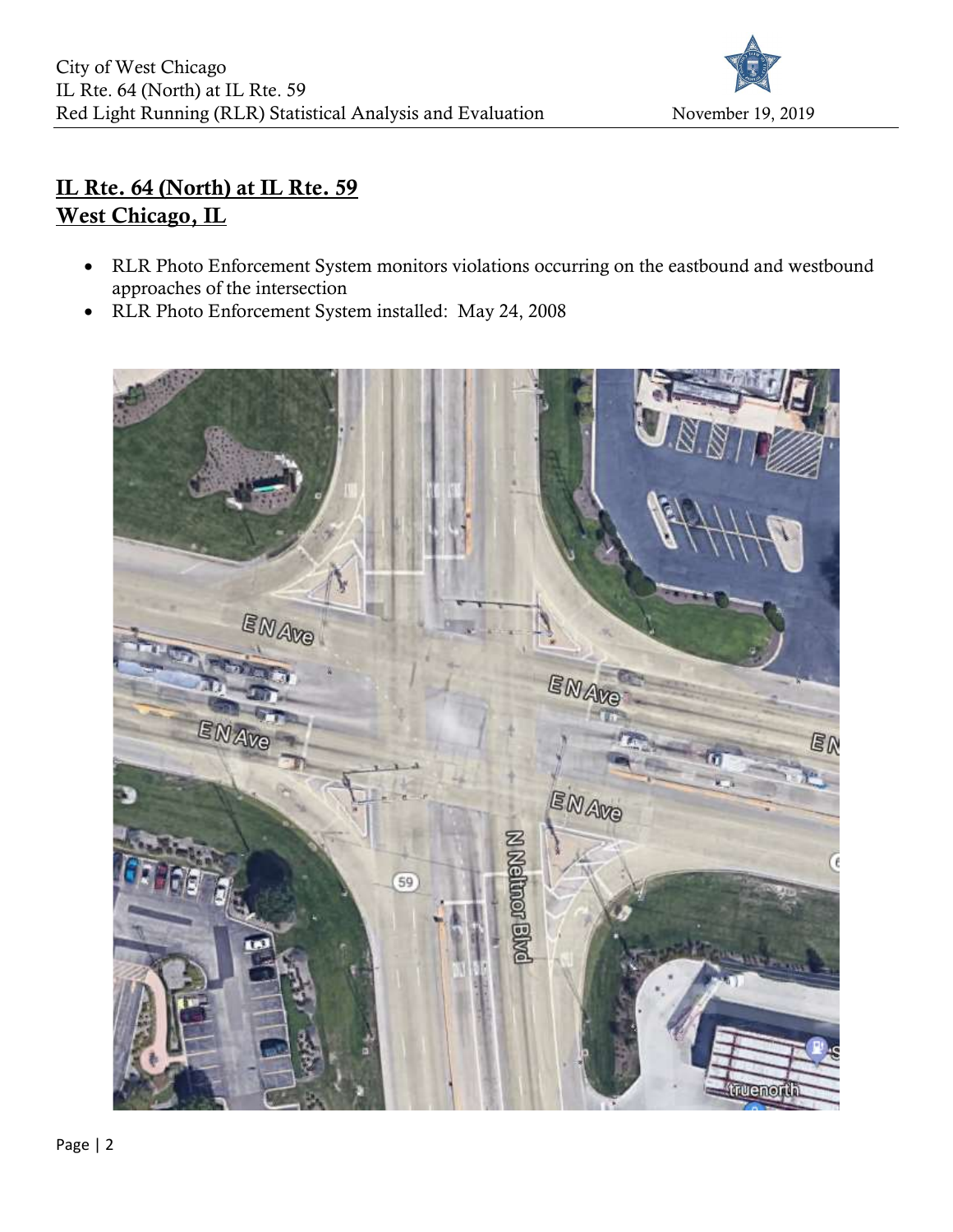

#### IL Rte. 64 (North) at IL Rte. 59 - Northbound Approach



#### IL Rte. 64 (North) at IL Rte. 59 - Southbound Approach

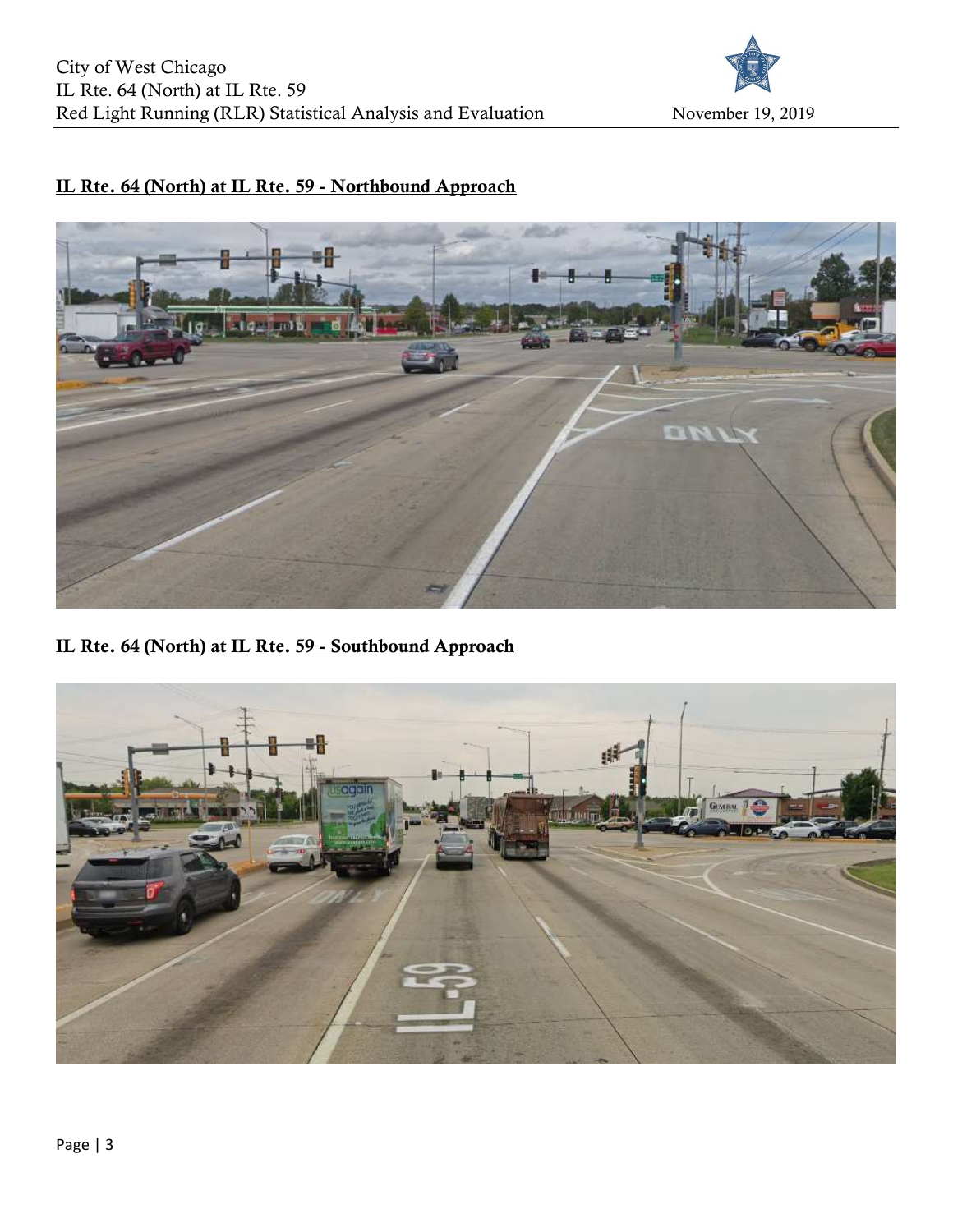

## IL Rte. 64 (North) at IL Rte. 59 - Eastbound Approach



IL Rte. 64 (North) at IL Rte. 59 - Westbound Approach

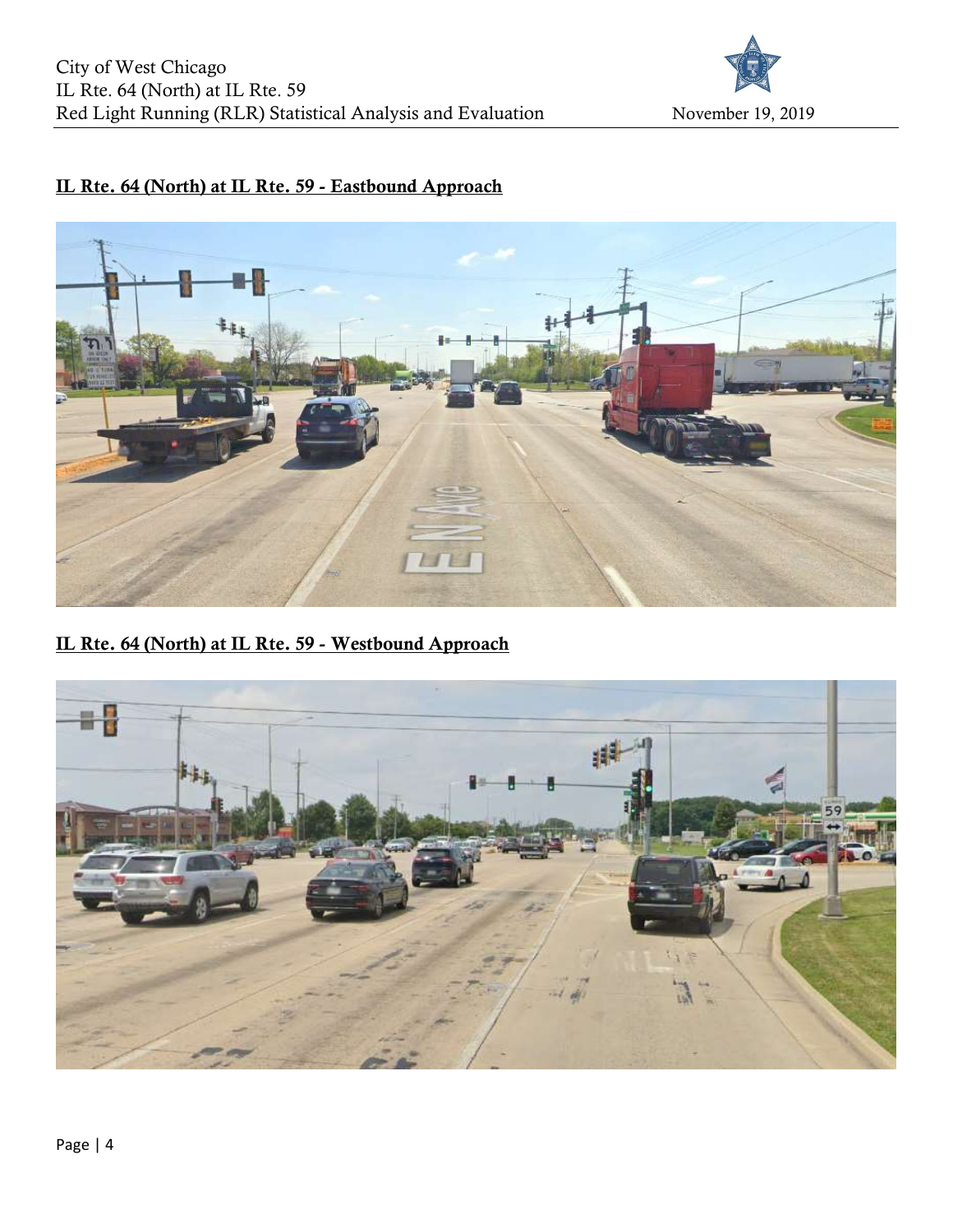

## Average Daily Traffic

Data was obtained from the Illinois Department of Transportation's website www.gettingaroundillinois.com and includes all available information.

IL Rte. 64 (North) at IL Rte. 59 - (Northbound)

- $\bullet$  27,600 (2009)
- $\bullet$  25,400 (2011)
- $\bullet$  24,100 (2014)
- $\bullet$  30,100 (2015)
- $-29,700(2017)$

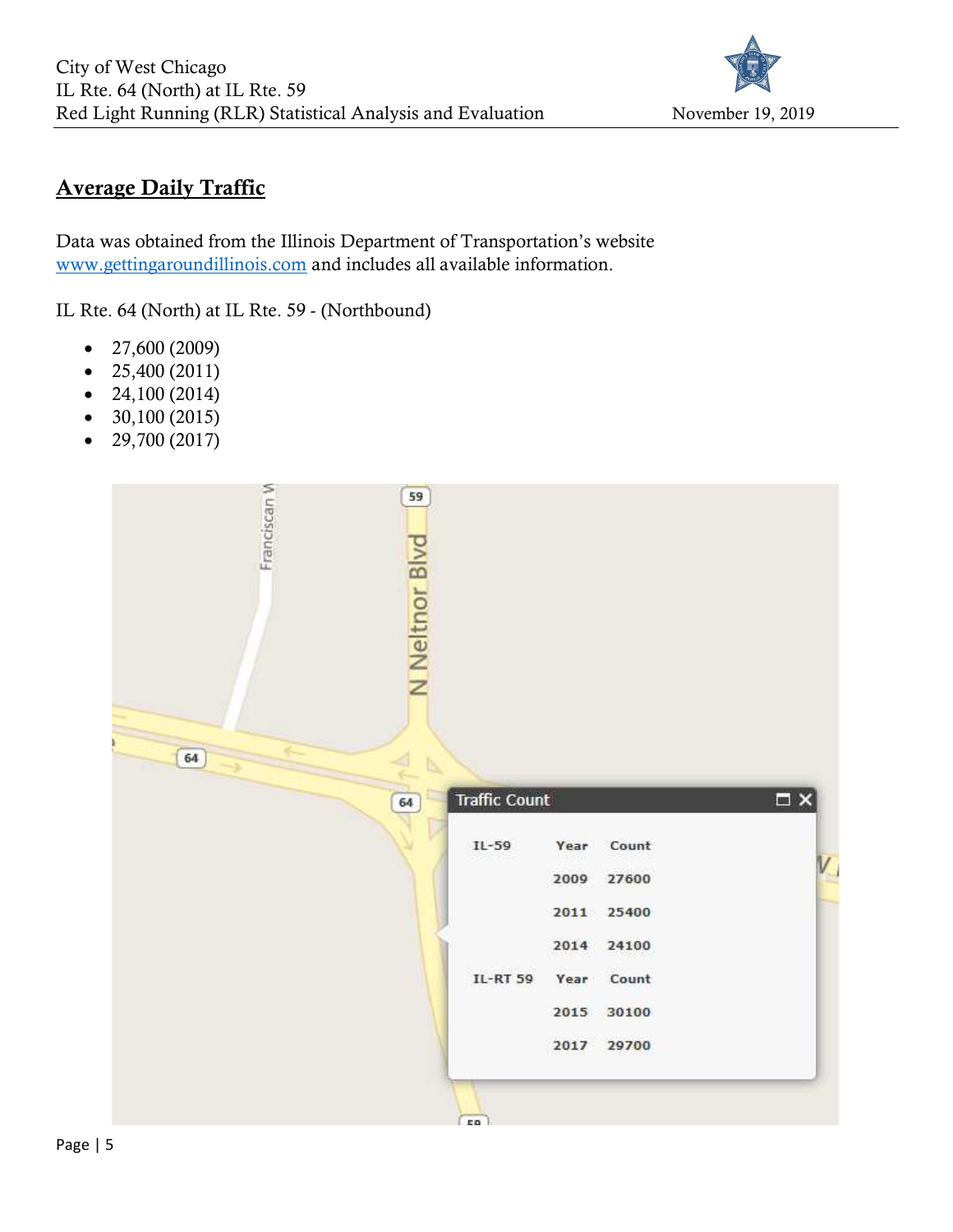

## Average Daily Traffic

Data was obtained from the Illinois Department of Transportation's website www.gettingaroundillinois.com and includes all available information.

IL Rte. 64 (North) at IL Rte. 59 - (Southbound)

- $\bullet$  30,900 (2009)
- $\bullet$  31,800 (2012)
- $\bullet$  29,800 (2014)
- $\bullet$  34,200 (2015)
- $\bullet$  35,200 (2017)

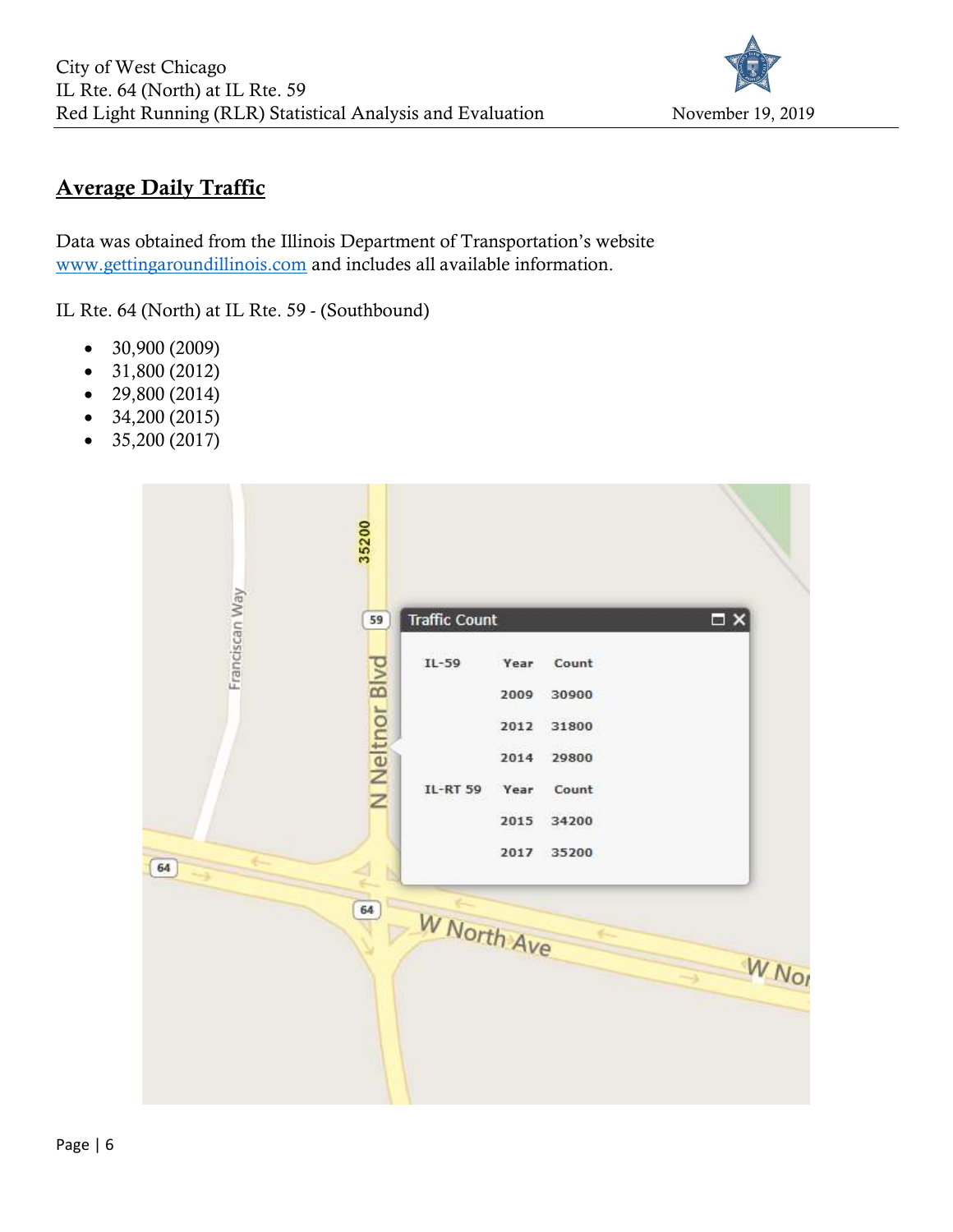

#### Average Daily Traffic (continued)

Data was obtained from the Illinois Department of Transportation's website www.gettingaroundillinois.com and includes all available information.

IL Rte. 64 (North) at IL Rte. 59 - (Eastbound)

- $\bullet$  37,200 (2009)
- $\bullet$  36,200 (2011)
- $\bullet$  30,500 (2012)
- $\bullet$  34,700 (2014)
- $\bullet$  38,500 (2015)
- $\bullet$  37,300 (2017)

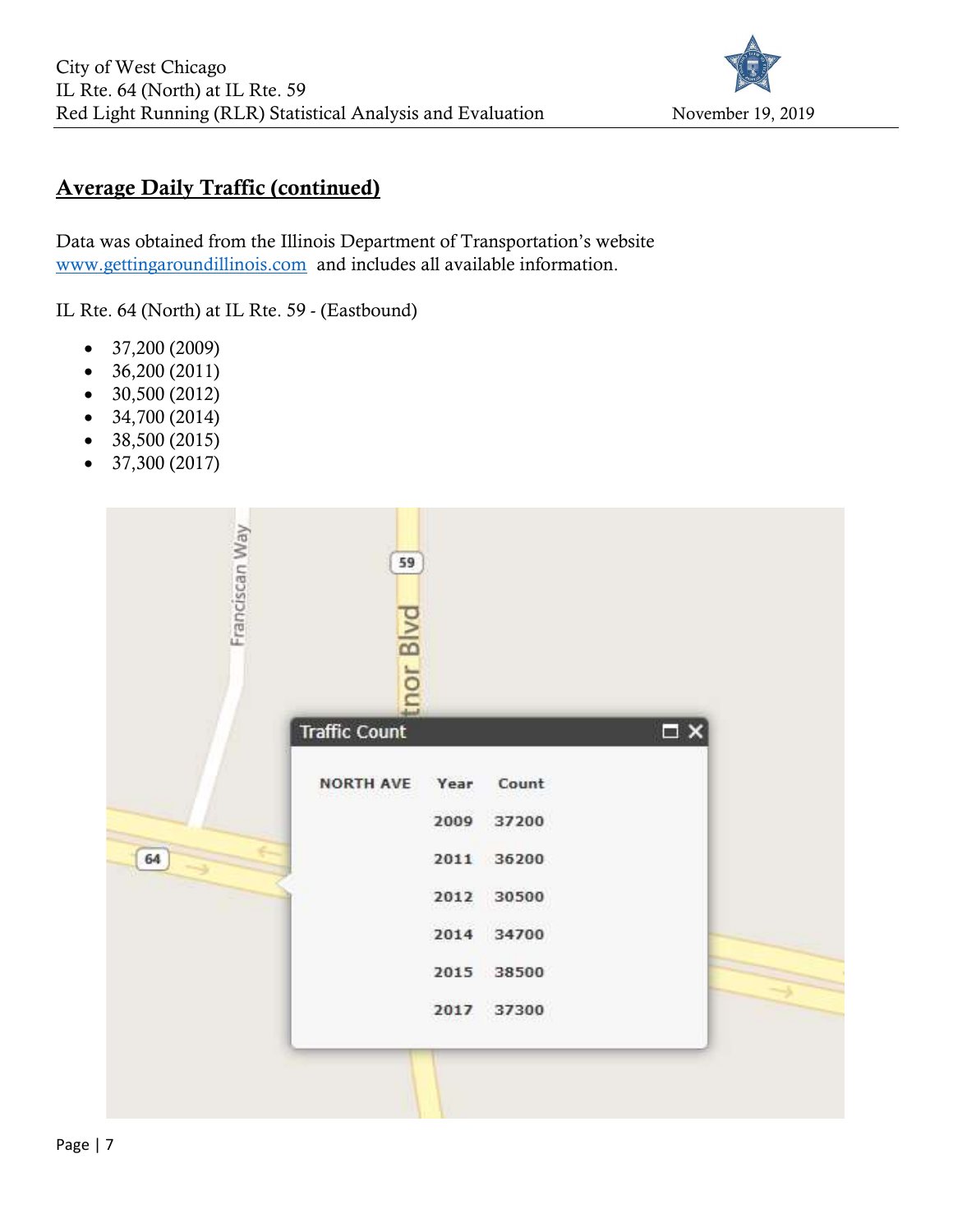

## Average Daily Traffic (continued)

Data was obtained from the Illinois Department of Transportation's website www.gettingaroundillinois.com and includes all available information.

IL Rte. 64 (North) at IL Rte. 59 - (Westbound)

- 38,600 (2009)
- $\bullet$  32,200 (2012)
- $\bullet$  36,200 (2014)
- $\bullet$  39,100 (2015)
- 38,000 (2017)

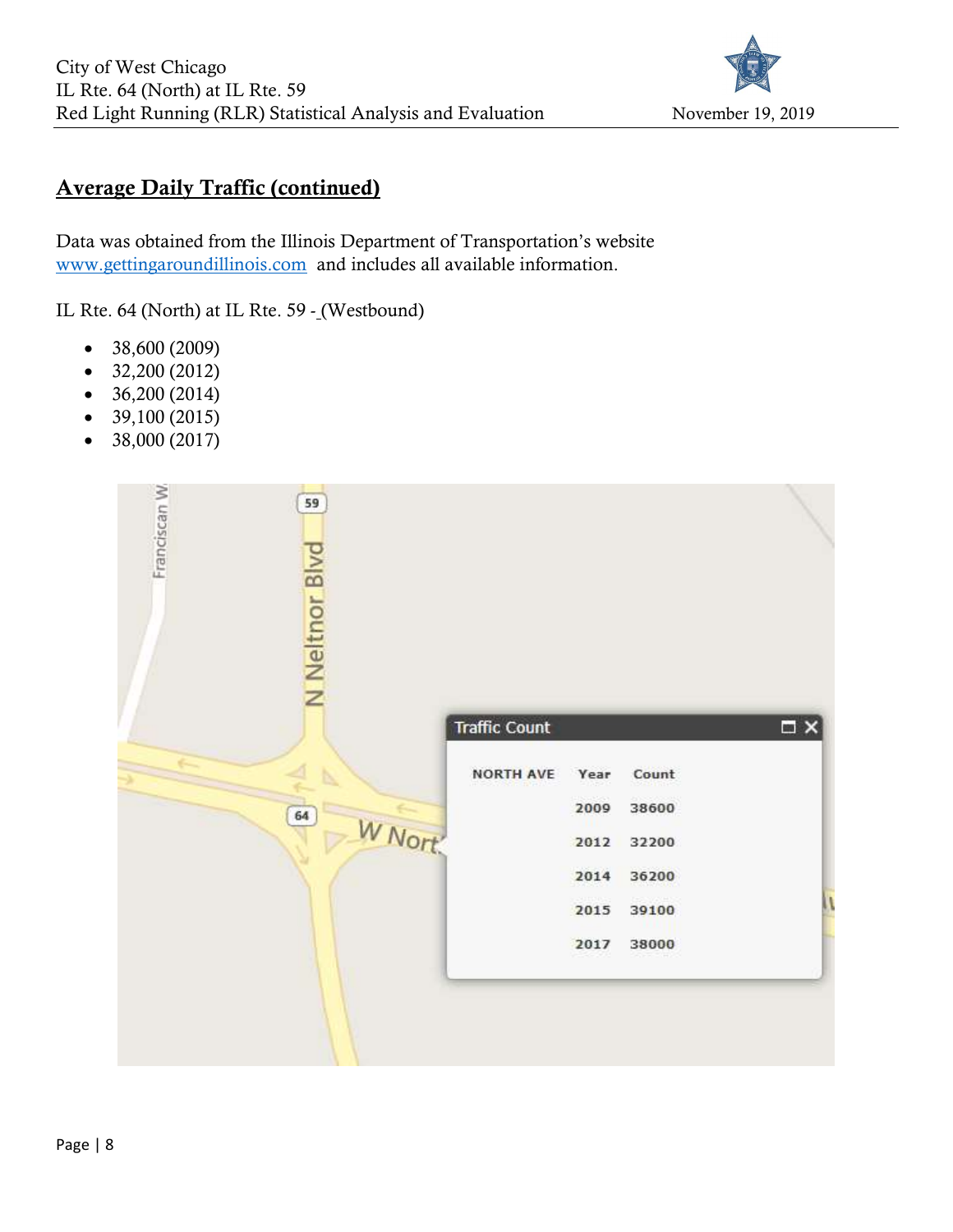

#### Adjudication Experience

RLR camera violations are contested and adjudicated through a monthly administrative hearing. Adjudication data for the City's Automated Enforcement Program is shown below in Table 1.

| <b>CITY OF WEST CHICAGO ADJUDICATION FOR</b> |               |                   |  |  |  |  |  |  |  |
|----------------------------------------------|---------------|-------------------|--|--|--|--|--|--|--|
| AUTOMATED PHOTO ENFORCEMENT PROGRAM          |               |                   |  |  |  |  |  |  |  |
| <b>YEAR /TOTALS</b>                          | <b>LIABLE</b> | <b>NOT LIABLE</b> |  |  |  |  |  |  |  |
| 2008                                         | 579           | 19                |  |  |  |  |  |  |  |
| 2009                                         | 2063          | 73                |  |  |  |  |  |  |  |
| 2010                                         | 892           | 61                |  |  |  |  |  |  |  |
| 2011                                         | 513           | 31                |  |  |  |  |  |  |  |
| 2012                                         | 434           | 97                |  |  |  |  |  |  |  |
| 2013                                         | 558           | 74                |  |  |  |  |  |  |  |
| 2014                                         | 336           | 13                |  |  |  |  |  |  |  |
| 2015                                         | 428           | 25                |  |  |  |  |  |  |  |
| 2016                                         | 290           | 12                |  |  |  |  |  |  |  |
| 2017                                         | 237           | 9                 |  |  |  |  |  |  |  |
| 2018                                         | 252           | 5                 |  |  |  |  |  |  |  |
| 2019**                                       | 121           | 4                 |  |  |  |  |  |  |  |
| <b>TOTAL</b>                                 | 6,703         | 423               |  |  |  |  |  |  |  |

\*Adjudication totals include contested violations for entire program (all RLR cameras). \*\*2019 totals through October 2019

Table 1

The high-quality video footage and photographic evidence produced by the enforcement system is a contributing factor in a majority of the contested RLR violations being upheld by the Hearing Officer. The police officers assigned to review and approve/reject potential violations are vigilant in applying the same officer discretion and criteria they would if issuing an in-person citation, resulting in only highly prosecutable violations being mailed to violators.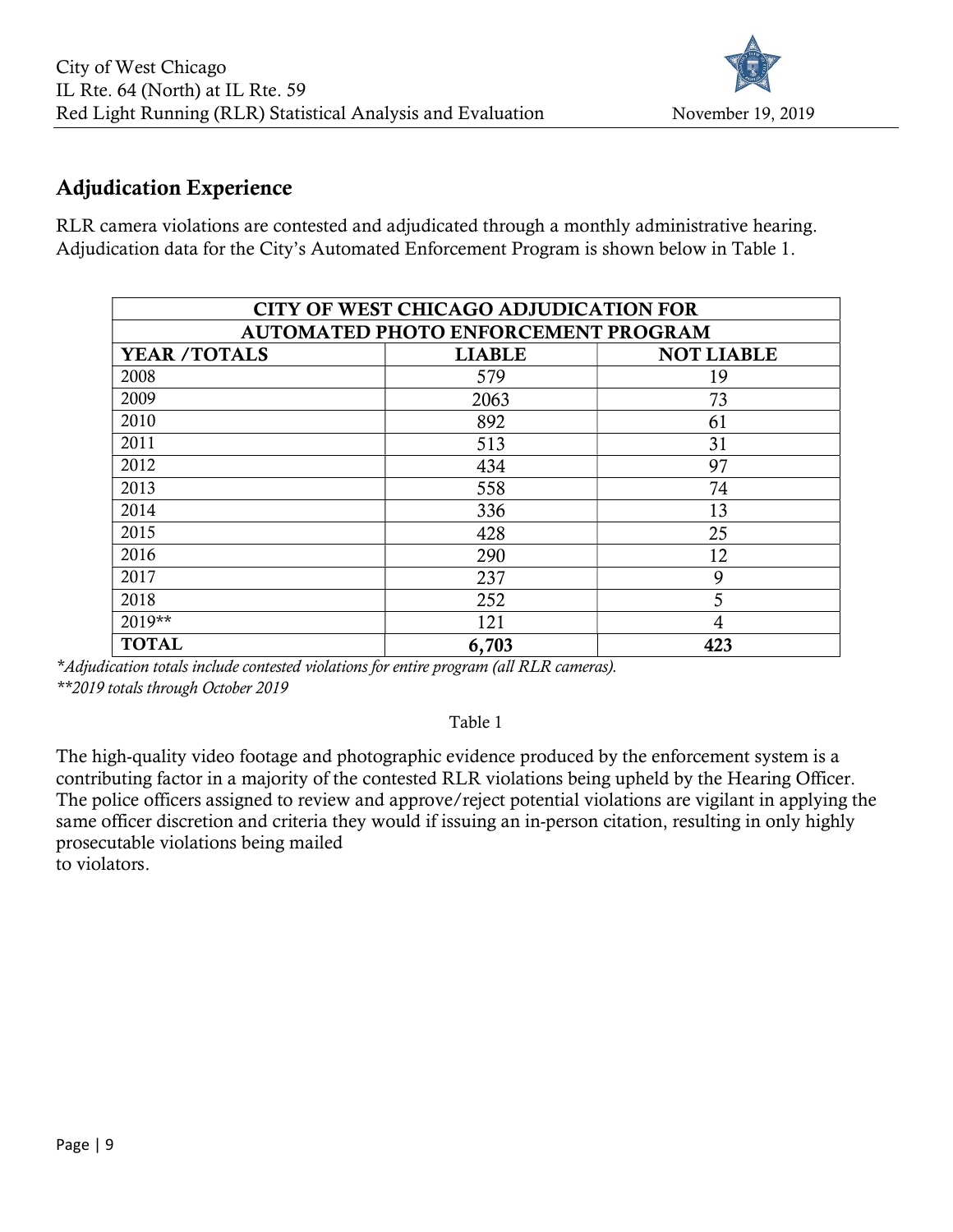

#### Crash History and Analysis

 Table 2 includes crash data obtained from the Illinois Department of Transportation, detailing angle, turning, rear-end, and other type crashes occurring at the intersection pre/post RLR Photo Enforcement System installation.

## ALL INTERSECTION APPROACHES

|           | Crashes |              |     |                 |      |                 |     |              |      |
|-----------|---------|--------------|-----|-----------------|------|-----------------|-----|--------------|------|
|           |         | Rear-End     |     | Angle           |      | Turning         |     | Other        |      |
|           |         | (% of Total) |     | $(\%$ of Total) |      | $(\%$ of Total) |     | (% of Total) |      |
| 2005      | 44      | 67.7%        |     | 1.5%            | 14   | 21.5%           | O   | $9.2\%$      | 65   |
| 2006      | 34      | 51.5%        | 2   | $3.0\%$         | 24   | 36.4%           | 6   | $9.1\%$      | 66   |
| 2007      | 39      | 61.9%        |     | 3.2%            | 18   | 28.6%           | 4   | 6.3%         | 63   |
| Total:    | 117     | 60.3%        |     | 2.6%            | 56   | 28.9%           | 16  | 8.2%         | 194  |
| 2005-2007 |         |              |     |                 |      |                 |     |              |      |
| Average   |         | 39.0         | 1.7 |                 | 18.7 |                 | 5.3 |              | 64.7 |

| RLR Camera Installation: May 24, 2008 |      |       |              |         |     |       |                |       |      |
|---------------------------------------|------|-------|--------------|---------|-----|-------|----------------|-------|------|
| 2008                                  | 14   | 53.8% |              | 3.8%    | 8   | 30.8% | 3              | 11.5% | 26   |
|                                       |      |       |              |         |     |       |                |       |      |
| 2009                                  | 19   | 65.5% | $\Omega$     | $0.0\%$ | 10  | 34.5% | $\mathbf{0}$   | 0.0%  | 29   |
| 2010                                  | 17   | 54.8% | $\Omega$     | $0.0\%$ | 11  | 35.5% | 3              | 9.7%  | 31   |
| 2011                                  | 26   | 66.7% |              | 2.6%    | 10  | 25.6% | 2              | 5.1%  | 39   |
| 2012                                  | 18   | 69.2% | 2            | 7.7%    | 3   | 11.5% | 3              | 11.5% | 26   |
| 2013                                  | 19   | 63.3% |              | 3.3%    | 8   | 26.7% | $\overline{2}$ | 6.7%  | 30   |
| 2014                                  | 26   | 70.3% | $\Omega$     | 0.0%    | 7   | 18.9% | 4              | 10.8% | 37   |
| 2015                                  | 15   | 50.0% | $\Omega$     | $0.0\%$ | 10  | 33.3% | 5              | 16.7% | 30   |
| 2016                                  | 18   | 56.2% | $\mathbf{0}$ | $0.0\%$ | 9   | 28.1% | 5              | 15.6% | 32   |
| 2017                                  | 15   | 55.5% | 2            | 7.4%    | 6   | 22.2% | 4              | 14.8% | 27   |
| Total:                                | 173  | 61.6% | 6            | 2.1%    | 74  | 26.3% | 28             | 10.0% | 281  |
| 2009-2017                             |      |       |              |         |     |       |                |       |      |
| Average                               | 19.2 |       | 0.7          |         | 8.2 |       | 3.1            |       | 31.2 |

Other indicates the following: Pedestrian, Pedal Cyclist, Fixed Object, Sideswipe, Head-On and Unknown

#### Table 2

DISCLAIMER: The motor vehicle crash data referenced herein was provided by the Illinois Department of Transportation, based upon information derived from multiple sources. Any conclusions drawn from analysis of the aforementioned data are the sole responsibility of the data recipient(s). Additionally, for coding years 2015 to present, the Bureau of Data Collection uses the exact latitude/longitude supplied by the investigating law enforcement agency to locate crashes. Therefore, location data may vary in prior years, since the data prior to 2015 was physically located by bureau personnel. Given the subjective nature of the reporting process, the modifications in the incident locating protocols and the changes to the crash reporting thresholds effective 2009, the City of West Chicago acknowledges the potential for discrepancies in the final conclusions drawn.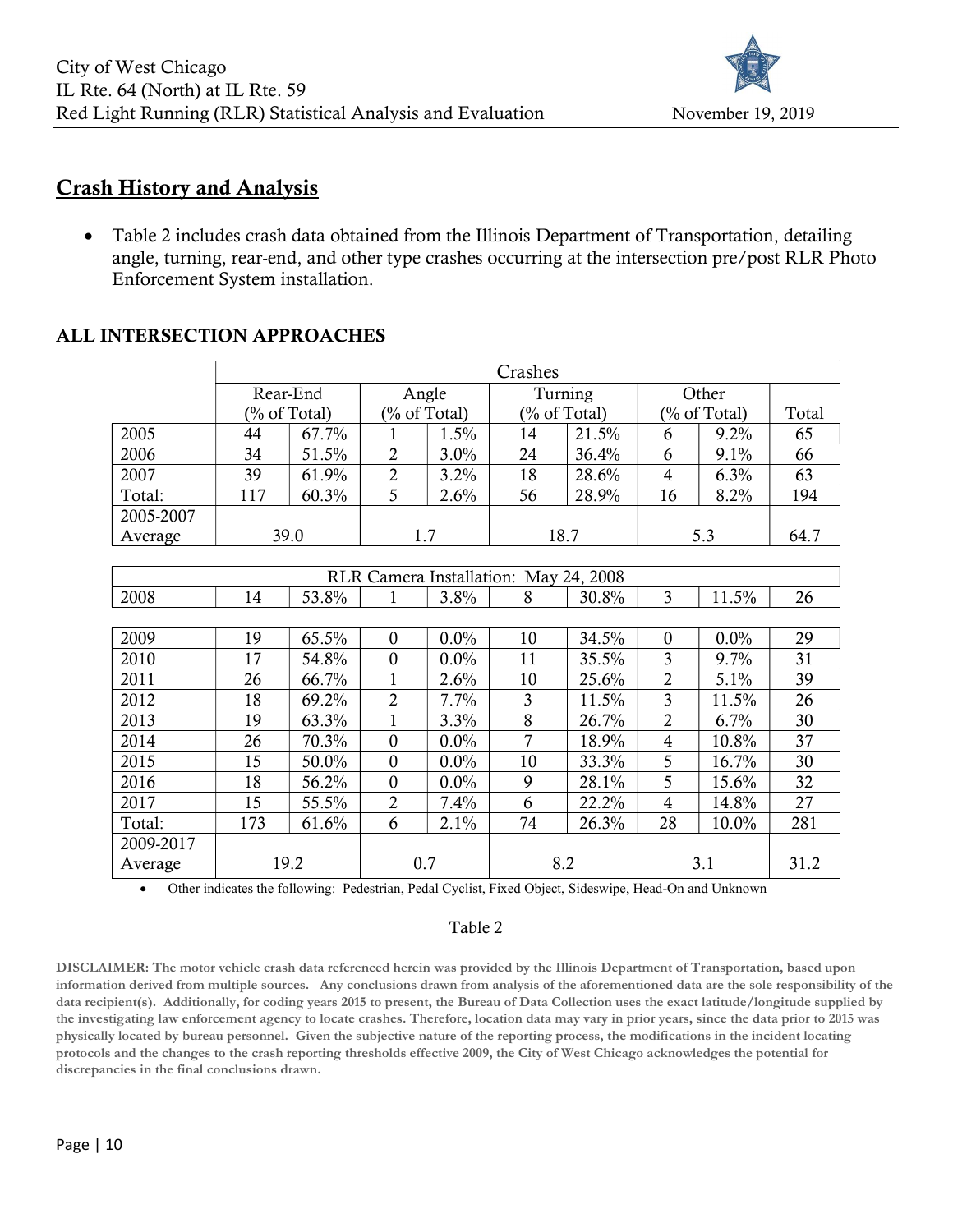

#### Crash History and Analysis (continued)

• Table 3 includes crash data obtained from the Illinois Department of Transportation, detailing angle, turning, rear-end, and other-type crashes occurring at the intersection on the southbound and eastbound approaches only, pre/post RLR Photo Enforcement System installation.

#### SOUTHBOUND / EASTBOUND APPROACHES ONLY (PHOTO ENFORCED APPROACHES)

|           | Crashes |                 |     |                 |      |              |     |            |      |
|-----------|---------|-----------------|-----|-----------------|------|--------------|-----|------------|------|
|           |         | Rear-End        |     | Angle           |      | Turning      |     | Other      |      |
|           |         | $(\%$ of Total) |     | $(\%$ of Total) |      | (% of Total) |     | % of Total |      |
| 2005      | 24      | 70.6%           |     | 2.9%            |      | 20.6%        |     | 5.9%       | 34   |
| 2006      | 19      | 46.3%           |     | 4.9%            | 15   | 36.6%        |     | 12.2%      | 41   |
| 2007      | 16      | 43.2%           |     | 5.4%            | 17   | 45.9%        |     | 5.4%       | 37   |
| Total:    | 59      | 52.7%           |     | 4.5%            | 39   | 34.8%        | 9   | 8.0%       | 112  |
| 2005-2007 |         |                 |     |                 |      |              |     |            |      |
| Average   |         | 19.7            | 1.7 |                 | 13.0 |              | 3.0 |            | 37.3 |

| RLR Camera Installation: May 24, 2008 |     |       |                |         |                |       |                |         |      |  |  |
|---------------------------------------|-----|-------|----------------|---------|----------------|-------|----------------|---------|------|--|--|
| 2008                                  | 9   | 50.0% |                | 5.5%    | 6              | 33.3% | $\overline{2}$ | 11.1%   | 18   |  |  |
|                                       |     |       |                |         |                |       |                |         |      |  |  |
| 2009                                  | 6   | 46.1% | $\Omega$       | $0.0\%$ | 7              | 53.8% | $\Omega$       | $0.0\%$ | 13   |  |  |
| 2010                                  | 7   | 41.2% | $\Omega$       | $0.0\%$ | 7              | 41.2% | 3              | 17.6%   | 17   |  |  |
| 2011                                  | 14  | 66.6% |                | 4.8%    | 5              | 23.8% |                | 4.8%    | 21   |  |  |
| 2012                                  | 8   | 57.1% | $\overline{2}$ | 14.3%   | $\overline{2}$ | 14.3% | $\overline{2}$ | 14.3%   | 14   |  |  |
| 2013                                  | 8   | 57.1% |                | 7.1%    | 3              | 21.4% | $\overline{2}$ | 14.3%   | 14   |  |  |
| 2014                                  | 10  | 55.5% | $\Omega$       | 0.0%    | 5              | 27.8% | 3              | 16.7%   | 18   |  |  |
| 2015                                  | 8   | 44.4% | $\Omega$       | $0.0\%$ | 7              | 38.9% | 3              | 16.7%   | 18   |  |  |
| 2016                                  | 5   | 35.7% | $\Omega$       | $0.0\%$ | 6              | 42.8% | 3              | 21.4%   | 14   |  |  |
| 2017                                  | 10  | 55.5% | 2              | 11.1%   | 4              | 22.2% | 2              | 11.1%   | 18   |  |  |
| Total:                                | 76  | 51.7% | 6              | 4.1%    | 46             | 31.3% | 19             | 12.9%   | 147  |  |  |
| 2009-2017                             |     |       |                |         |                |       |                |         |      |  |  |
| Average                               | 8.4 |       | 0.7            |         | 5.1            |       | 2.1            |         | 16.3 |  |  |

Other indicates the following: Pedestrian, Pedal Cyclist, Fixed Object, Sideswipe, Head-On and Unknown

#### Table 3

DISCLAIMER: The motor vehicle crash data referenced herein was provided by the Illinois Department of Transportation, based upon information derived from multiple sources. Any conclusions drawn from analysis of the aforementioned data are the sole responsibility of the data recipient(s). Additionally, for coding years 2015 to present, the Bureau of Data Collection uses the exact latitude/longitude supplied by the investigating law enforcement agency to locate crashes. Therefore, location data may vary in prior years, since the data prior to 2015 was physically located by bureau personnel. Given the subjective nature of the reporting process, the modifications in the incident locating protocols and the changes to the crash reporting thresholds effective 2009, the City of West Chicago acknowledges the potential for discrepancies in the final conclusions drawn.